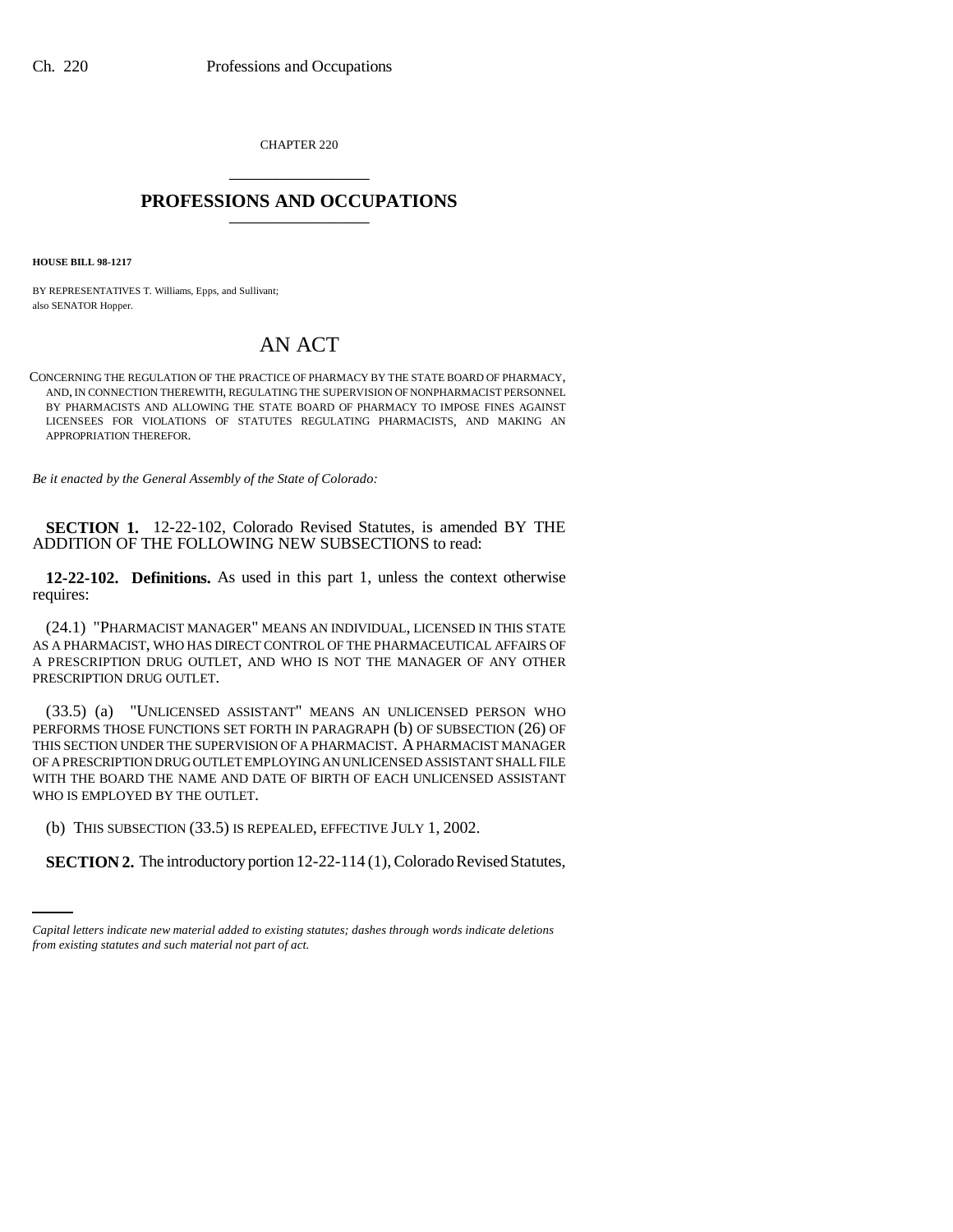is amended, and the said 12-22-114 (1) is further amended BY THE ADDITION OF A NEW PARAGRAPH, to read:

**12-22-114. Fees.** (1) Fees shall be determined and collected pursuant to section 24-34-105 for the following licenses AND REGISTRATIONS:

(r) FOR THE INITIAL AND RENEWAL REGISTRATION OF ALL NONRESIDENT PRESCRIPTION DRUG OUTLETS UNDER SECTION 12-22-130.

**SECTION 3.** Part 1 of article 22 of title 12, Colorado Revised Statutes, is amended BY THE ADDITION OF A NEW SECTION to read:

**12-22-130. Nonresident prescription drug outlet - registration.** (1) ANY PRESCRIPTION DRUG OUTLET LOCATED OUTSIDE THIS STATE THAT SHIPS, MAILS, OR DELIVERS, IN ANY MANNER, DRUGS OR DEVICES INTO THIS STATE SHALL BE CONSIDERED A NONRESIDENT PRESCRIPTION DRUG OUTLET, SHALL BE REGISTERED WITH THE BOARD, AND SHALL DISCLOSE TO THE BOARD THE FOLLOWING:

(a) THE LOCATION, NAMES, AND TITLES OF ALL PRINCIPAL ENTITY OFFICERS AND ALL PHARMACISTS WHO ARE DISPENSING DRUGS OR DEVICES TO THE RESIDENTS OF THIS STATE. A REPORT CONTAINING THIS INFORMATION SHALL BE MADE ON AN ANNUAL BASIS AND WITHIN THIRTY DAYS AFTER ANY CHANGE OF OFFICE, OFFICER, OR PHARMACIST.

(b) THAT IT COMPLIES WITH ALL LAWFUL DIRECTIONS AND REQUESTS FOR INFORMATION FROM THE REGULATORY OR LICENSING AGENCY OF THE STATE IN WHICH IT IS LICENSED AS WELL AS WITH ALL REQUESTS FOR INFORMATION MADE BY THE BOARD PURSUANT TO THIS SECTION. THE NONRESIDENT PRESCRIPTION DRUG OUTLET SHALL MAINTAIN AT ALL TIMES A VALID, UNEXPIRED LICENSE, PERMIT, OR REGISTRATION TO CONDUCT THE PHARMACIST OUTLET IN COMPLIANCE WITH THE LAWS OF THE STATE IN WHICH IT IS A RESIDENT. AS A PREREQUISITE TO REGISTERING WITH THE BOARD, THE NONRESIDENT PRESCRIPTION DRUG OUTLET SHALL SUBMIT A COPY OF THE MOST RECENT INSPECTION REPORT RESULTING FROM AN INSPECTION CONDUCTED BY THE REGULATORY OR LICENSING AGENCY OF THE STATE IN WHICH IT IS LOCATED.

(2) THE REGISTRATION REQUIREMENTS OF THIS SECTION SHALL APPLY ONLY TO A NONRESIDENT PRESCRIPTION DRUG OUTLET WHICH ONLY SHIPS, MAILS, OR DELIVERS DRUGS, IN ANY MANNER, AND DEVICES INTO THIS STATE PURSUANT TO A PRESCRIPTION ORDER.

(3) A NONRESIDENT PRESCRIPTION DRUG OUTLET DOING BUSINESS IN THIS STATE THAT HAS NOT OBTAINED A REGISTRATION SHALL NOT CONDUCT THE BUSINESS OF SELLING OR DISTRIBUTING DRUGS IN THIS STATE WITHOUT FIRST REGISTERING AS A NONRESIDENT PRESCRIPTION DRUG OUTLET. APPLICATIONS FOR NONRESIDENT PRESCRIPTION DRUG OUTLET REGISTRATION SHALL BE MADE ON A FORM FURNISHED BY THE BOARD. THE BOARD MAY REQUIRE SUCH INFORMATION AS IT DEEMS NECESSARY TO CARRY OUT THE PURPOSE OF THIS SECTION.

(4) (a) THE BOARD MAY DENY, REVOKE, OR SUSPEND A NONRESIDENT PRESCRIPTION DRUG OUTLET REGISTRATION FOR FAILURE TO COMPLY WITH ANY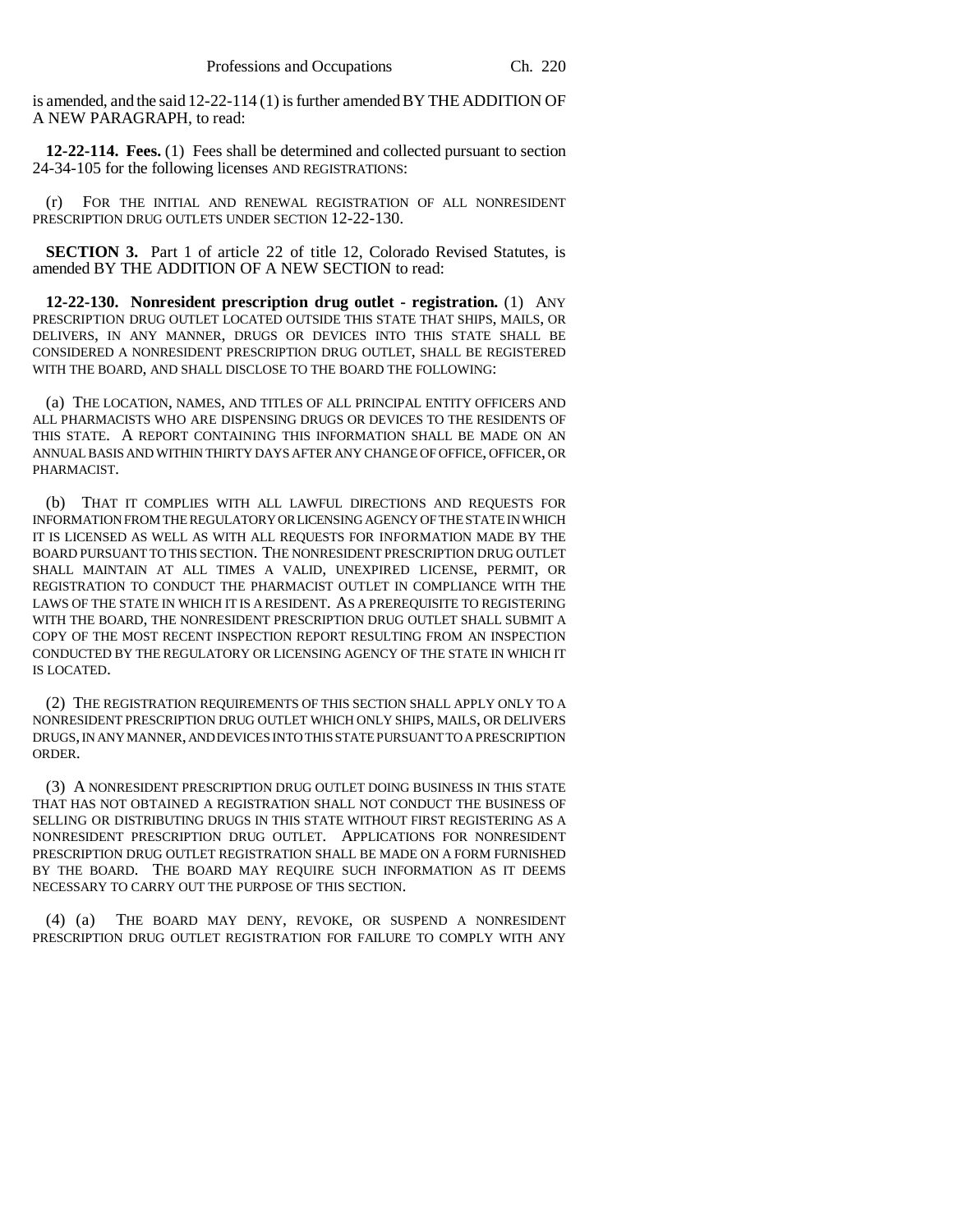PROVISION OF THIS SECTION OR WITH ANY REASONABLE RULE PROMULGATED BY THE BOARD.

(b) THE BOARD MAY DENY, REVOKE, OR SUSPEND A NONRESIDENT PRESCRIPTION DRUG OUTLET REGISTRATION IF SUCH PRESCRIPTION DRUG OUTLET'S LICENSE OR REGISTRATION HAS BEEN REVOKED OR NOT RENEWED FOR NONCOMPLIANCE WITH THE LAWS OF THE STATE IN WHICH IT IS A RESIDENT.

**SECTION 4.** 12-22-119 (1) (a) and (5), Colorado Revised Statutes, are amended to read:

**12-22-119. Prescription drug outlet under charge of pharmacist.** (1) (a) A prescription drug outlet shall be under the direct charge of a PHARMACIST manager. who is a pharmacist, who is not the manager of any other prescription drug outlet, and who has direct control of the pharmaceutical affairs of said prescription drug outlet. A proprietor who is not a pharmacist shall comply with this requirement and shall provide a manager who is a pharmacist.

 $(5)$  (a) (I) The pharmacist responsible for the prescription order or chart order may delegate certain specific tasks, as provided in section 12-22-102 (26) (b), to a person who is not a pharmacist or pharmacist intern and who is under such pharmacist's supervision if, in his or her professional judgment, such delegation is appropriate; except that no such delegation may be made if the delegation jeopardizes the public health, safety, or welfare, is prohibited by rule or regulation of the board, or violates the provisions of section  $12-22-126$  (1).

(II) THIS PARAGRAPH (a) IS REPEALED, EFFECTIVE FEBRUARY 1, 1999.

(b) (I) THE PHARMACIST RESPONSIBLE FOR THE PRESCRIPTION ORDER OR CHART ORDER MAY DELEGATE CERTAIN SPECIFIC TASKS, AS PROVIDED IN SECTION 12-22-102 (26) (b), TO A PERSON WHO IS NOT A PHARMACIST OR PHARMACY INTERN BUT WHO IS AN UNLICENSED ASSISTANT UNDER SUCH PHARMACIST'S SUPERVISION IF, IN THE PHARMACIST'S PROFESSIONAL JUDGMENT, SUCH DELEGATION IS APPROPRIATE; EXCEPT THAT NO SUCH DELEGATION MAY BE MADE IF THE DELEGATION JEOPARDIZES THE PUBLIC HEALTH, SAFETY, OR WELFARE, IS PROHIBITED BY RULE OR REGULATION OF THE BOARD, OR VIOLATES THE PROVISIONS OF SECTION 12-22-126 (1).

(II) THIS PARAGRAPH (b) IS EFFECTIVE FEBRUARY 1, 1999.

**SECTION 5. Repeal.** 12-22-121 (14), Colorado Revised Statutes, is repealed as follows:

**12-22-121. Compounding, dispensing, and sale of drugs and devices.** (14) The board by regulation, and subject to the restrictions of section 12-22-119 (5), shall determine a uniform standard number of unlicensed persons for whom a pharmacist may have the responsibility when the pharmacist and unlicensed persons are engaged in dispensing.

**SECTION 6.** 12-22-121.7, Colorado Revised Statutes, is amended to read:

**12-22-121.7. Limited authority to delegate activities constituting practice of**